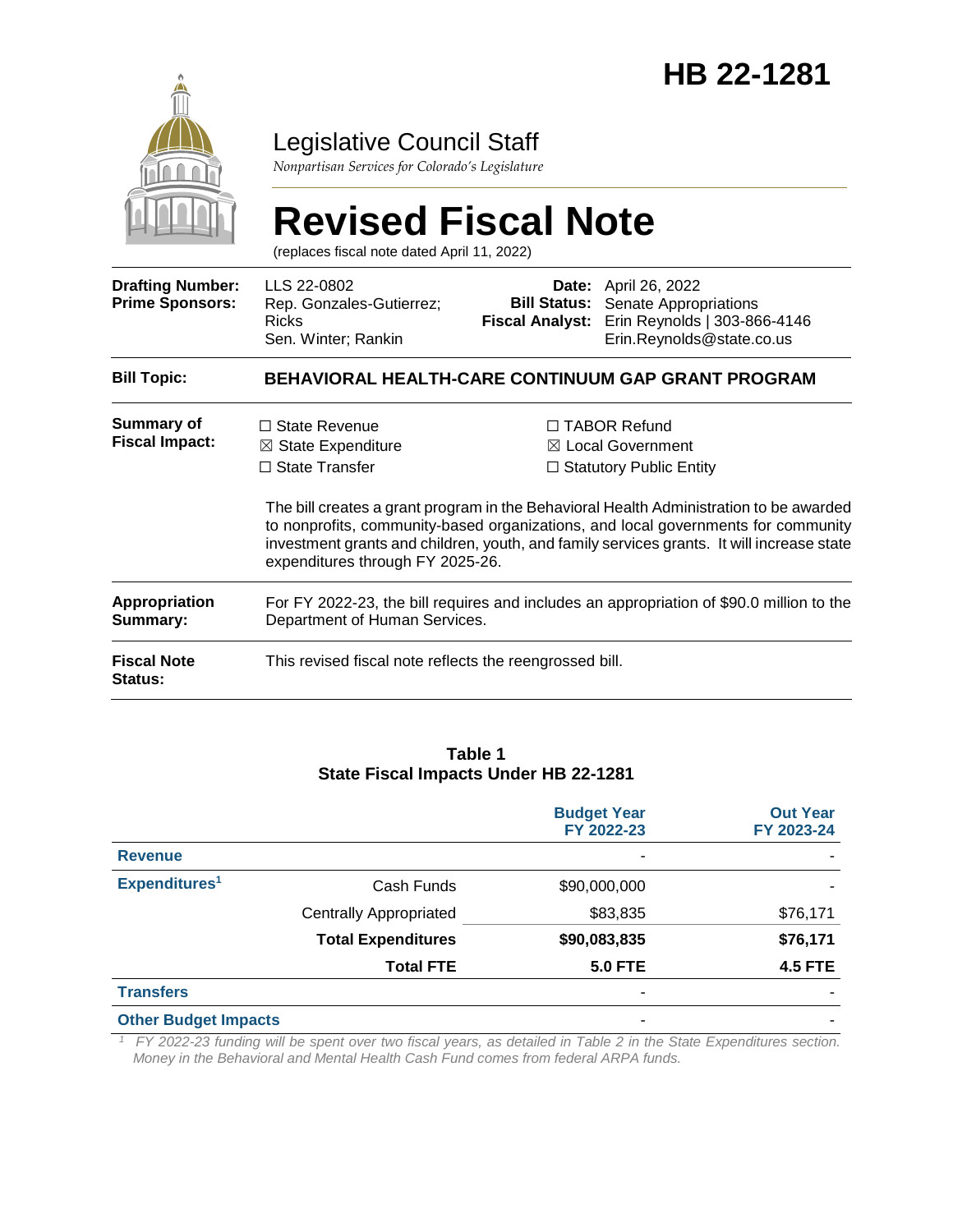# Page 2<br>April 26, 2022 **HB 22-1281**

# **Summary of Legislation**

The bill creates the Community Behavioral Health-Care Continuum Gap Grant Program to be administered by the Behavioral Health Administration (BHA) and appropriates \$75 million from the Behavioral and Mental Health Cash Fund to the grant program. Of the money appropriated, the BHA must award \$35 million for community investment grants and \$40 million for children, youth, and family services grants. Grants may be awarded to nonprofit and community-based organizations as well as local governments that identify a source of contributing funds or non-financial contributions. The BHA must begin accepting grants applications no later than December 31, 2022.

The bill also establishes in the BHA the Substance Use Workforce Stability Grant Program to be awarded to support direct care staff who spend 50 percent of more of their time working with clients. Support may include temporary salary increases, recruitment and retention bonuses, and other strategies that support staff. The program is appropriated \$15 million from the Behavioral and Mental Health Cash Fund.

The BHA must develop a behavioral health-care services assessment tool that grant applicants can use to identify regional gaps in services on the behavioral health-care service continuum. In awarding grants, the BHA must give preference to applicants providing a service that addresses a gap in services identified with the assessment tool.

Grant recipients are required to spend or obligate grant funding by December 31, 2024, and spend all funding by December 31, 2026. Grant recipients may use no more than 10 percent of grant funding for administrative costs. Each grant recipient must report to the BHA information about the use of the grant award. The Department of Human Services (CDHS) must report on the grant program during its SMART Act hearing. The bill is repealed January 31, 2027.

# **Background**

The Behavioral Health Transformational Task Force recommended that the General Assembly address gaps in the continuum of care through grants to local governments and community-based organizations using federal American Rescue Plan Act (ARPA) funds (Recommendation E). The report is online here:

[https://leg.colorado.gov/sites/default/files/images/bhttf\\_recommendations\\_report\\_final.pdf](https://leg.colorado.gov/sites/default/files/images/bhttf_recommendations_report_final.pdf)

# **State Expenditures**

The bill increases state expenditures in the Department of Human Services by \$90.0 million from FY 2022-23 through FY 2023-24 from the Behavioral and Mental Health Cash Fund. After which, the CDHS requires \$390,827 in FY 2024-25 and \$195,412 in FY 2025-26, which is assumed to come from the General Fund. Expenditures are shown in Table 2 and detailed below.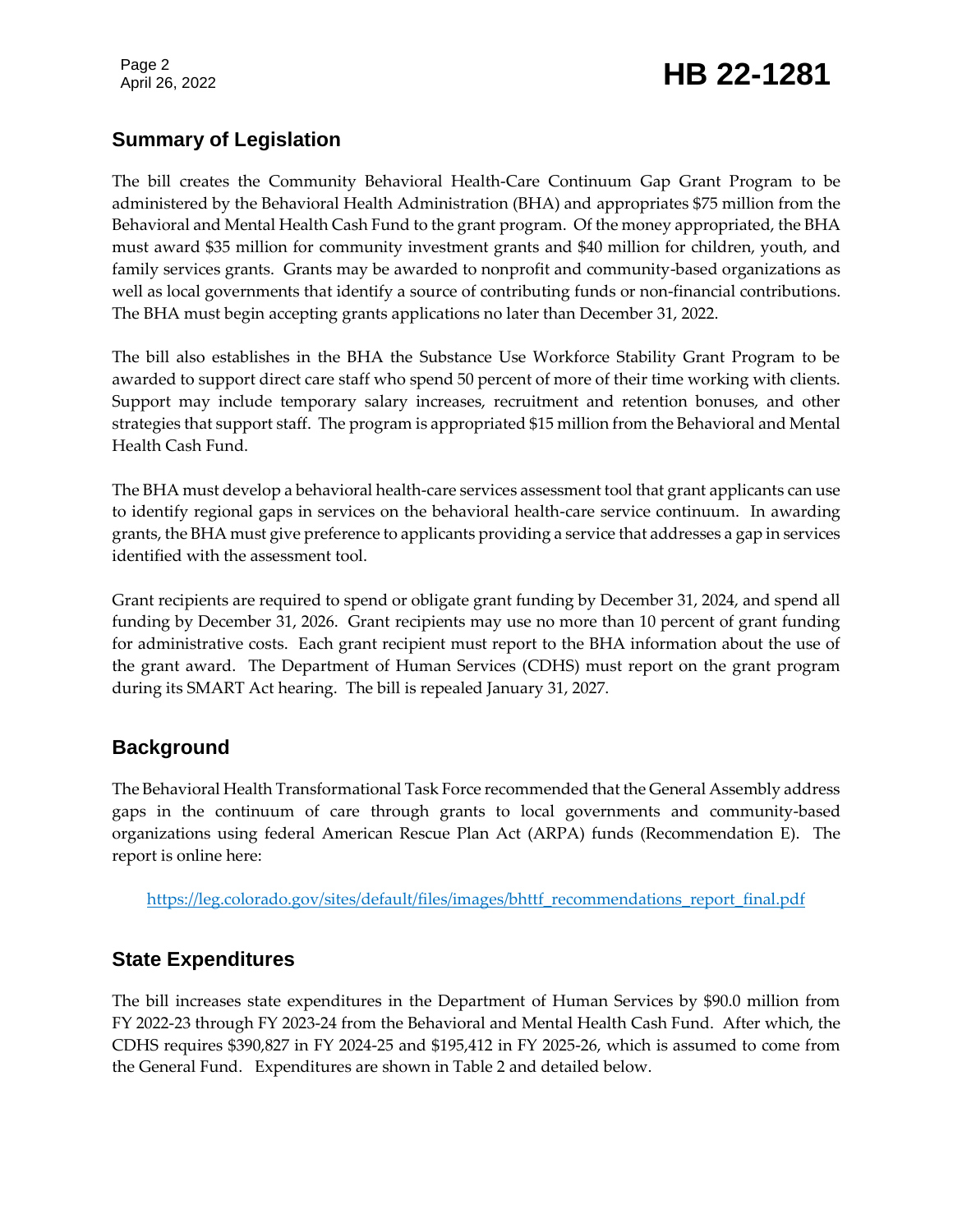# Page 3<br>April 26, 2022 **HB 22-1281**

|                                           | FY 2022-23     | FY 2023-24     | FY 2024-25     | FY 2025-26     |
|-------------------------------------------|----------------|----------------|----------------|----------------|
| <b>Department of Human Services</b>       |                |                |                |                |
| <b>Personal Services</b>                  | \$376,151      | \$346,535      | \$316,920      | \$158,459      |
| <b>Operating Expenses</b>                 | \$6,750        | \$6,075        | \$5,400        | \$2,700        |
| <b>Capital Outlay Costs</b>               | \$31,000       |                |                |                |
| <b>Community Investment Grants</b>        | \$12,385,028   | \$12,402,053   |                |                |
| Children, Youth, Family Services Grants   | \$17,339,039   | \$17,362,874   |                |                |
| Substance Use Workforce Grants            | \$14,862,032   | \$14,882,463   |                |                |
| Centrally Appropriated Costs <sup>1</sup> | \$83,835       | \$76,171       | \$68,507       | \$34,253       |
| <b>Total</b>                              | \$45,083,835   | \$45,076,171   | \$390,827      | \$195,412      |
| <b>Total FTE</b>                          | <b>5.0 FTE</b> | <b>4.5 FTE</b> | <b>4.0 FTE</b> | <b>2.0 FTE</b> |

#### **Table 2 Expenditures Under HB 22-1281**

*<sup>1</sup> Centrally appropriated costs are not included in the bill's appropriation.*

**Department of Human Services.** Over three fiscal years, the DHS requires 1.0 FTE Contract Administrator, 2.0 FTE Program Management, and 1.0 Data Manager to oversee grant award selection, contracts, and compliance; oversee contracts in each grant program; and provide reporting. In addition, the DHS requires 18 months of a Grants Specialist to support applicants with writing and budgeting in FY 2022-23 and FY 2023-24. In FY 2025-26, FTE is reduced to 2.0 FTE for program wrap-up and reporting.

 **Grants.** Grant amounts assume grants will be awarded in equal amounts over FY 2022-23 and FY 2023-24. The actual timing of issuing grants may differ depending on applications received and BHA funding decisions.

**Centrally appropriated costs.** Pursuant to a Joint Budget Committee policy, certain costs associated with this bill are addressed through the annual budget process and centrally appropriated in the Long Bill or supplemental appropriations bills, rather than in this bill. These costs, which include employee insurance and supplemental employee retirement payments, are shown in Table 2.

### **Local Government**

Local governments that apply for and receive grants will have a corresponding increase in revenue and expenditures.

# **Effective Date**

The bill takes effect upon signature of the Governor, or upon becoming law without his signature.